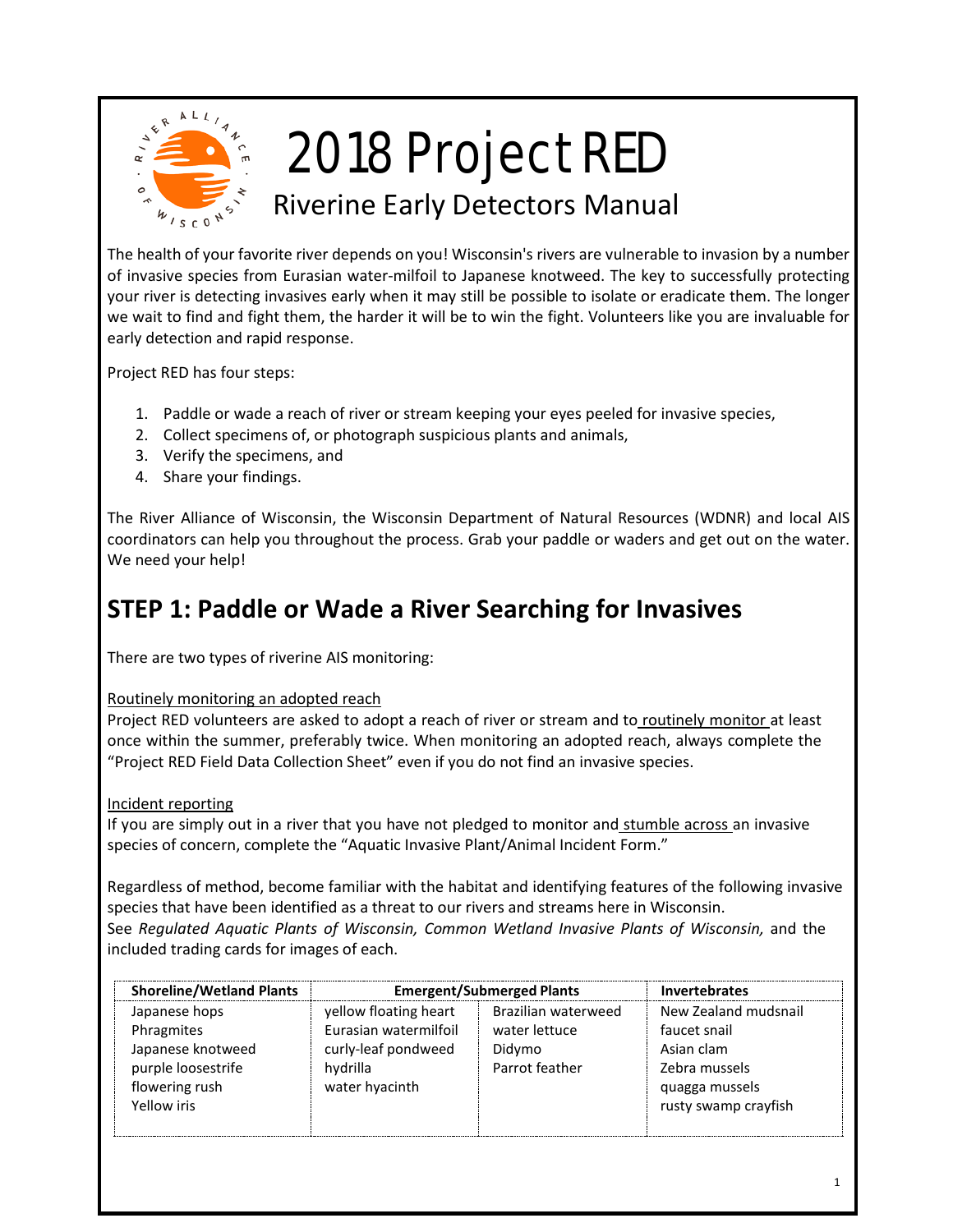As you paddle or wade, pay particularly close attention when you are near bridges, backyards, boat landings, and urban areas. More common than not, we find riverine invasive species in areas where humans come into contact with rivers the most or where rivers have been disturbed.

#### **Monitoring Shorelines and Wetlands**

Search both shores and wetlands for suspect plants. Binoculars can be helpful when a river or the adjacent wetland or floodplain is wide. When near beaches or boat landings, wade the shoreline in search of invertebrate shells that might have washed up.

**Recommended Equipment** Project RED folder with blank datasheet Pencil Large Ziploc bags Waterproof sharpie pen to write on Ziploc bags GPS unit Heavy trash bag for trash collection Ice chest for keeping samples cool **Binoculars** Polarized sunglasses Camera Rake (optional) Hand scoop (optional)

#### **Monitoring in Stream**

When canoeing or wading wearing polarized sunglasses helps you to see into the water. If you see a suspicious submerged or emergent plant, gather a bit using your hand or a rake to inspect it closer. When near beaches, boat landings or other areas of high use and likely introduction, collect rocks or handfuls of substrate to search for invertebrates and didymo. A homemade hand scoop may be useful to help collect and sift through smaller substrate.

#### **Datasheets**

Project RED Field Data Collection Sheet: https://www.wisconsinrivers.org/wp-content/uploads/2018/04/2018-Project-RED-Datasheet\_Fillable.pdf

WDNR Reporting Forms:<http://dnr.wi.gov/lakes/monitoring/forms.aspx>

## **STEP 2: Identify and collect/photograph invasive species**

Invasive species are often easily confused with native look-a-likes. To ensure quality data volunteers are encouraged to verify their findings with a professional. The easiest way to do so is to take photographs of the suspect plant or animal with a digital camera and send them to contacts on the next page. If you do not have a camera, you are encouraged to collect specimens if you may do so safely and legally. Do not trespass onto private property in order to do so.

#### **How to Take Photographs**

Take multiple photographs of the same subject. Take many close-up photos of all identifying characteristics (ie. Leaves, stems, flowers, roots). Also capture landscape photos to show the extent of the infestation and the habitat in which it was found. Be sure to include something for scale (ie a pencil or coin) in all photographs.

#### **How to Collect Plants**

Collect 5 – 10 intact specimens. Try to get the root system, all leaves as well as seed heads and flowers when present. Place in a Ziplock bag with no water. Keep cool and transport to a refrigerator.

#### **How to Collect Invertebrates**

Collect up to five specimens. Place in a jar or bag with water; keep cool and transport to refrigerator. Transfer specimen to a jar filled with rubbing alcohol. It is illegal to collect live native mussels. Collect only empty shells. If this is not feasible, you are encouraged to take photographs.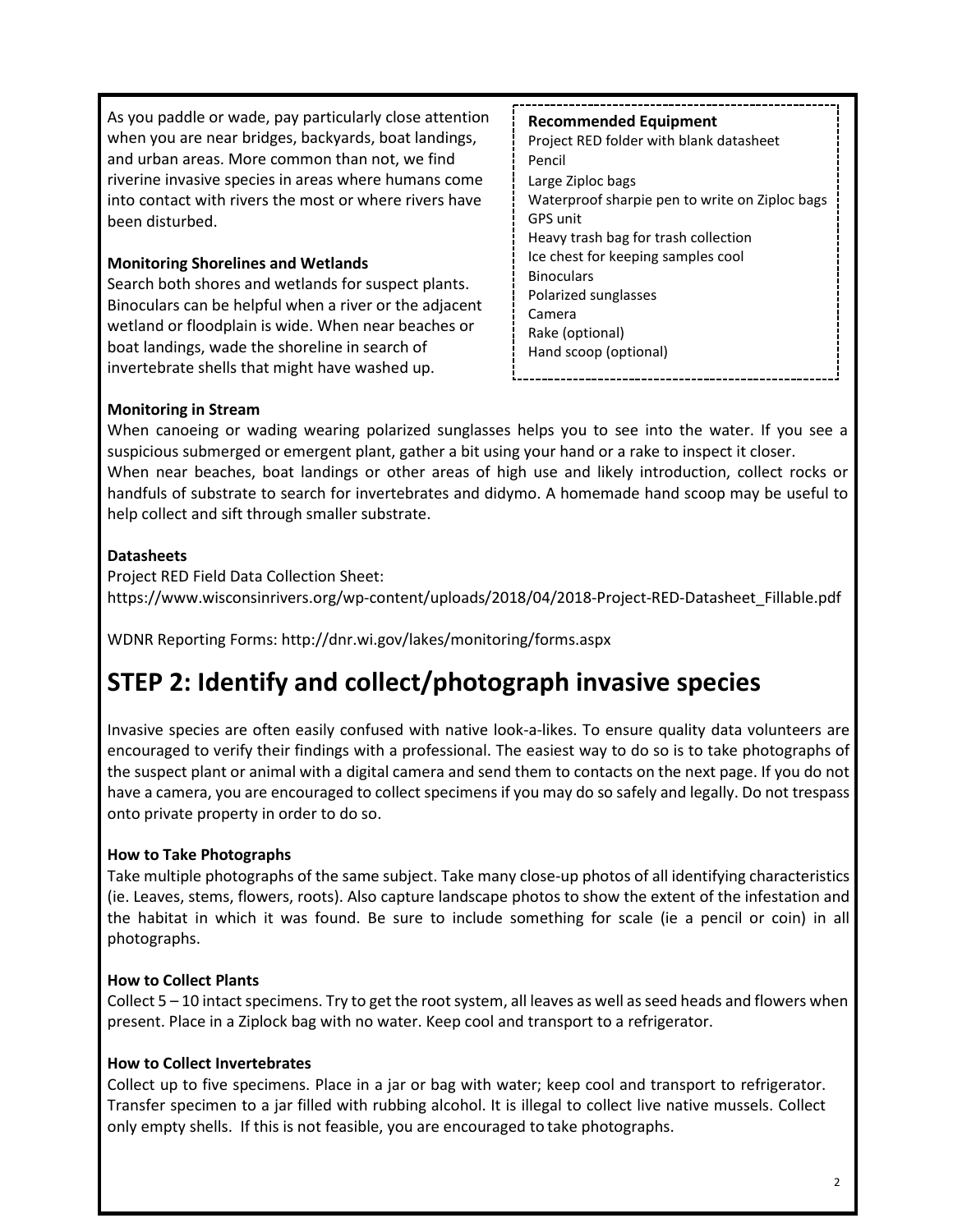

## 2018 Project RED

Riverine Early Detectors Manual

## **STEP 3: Verify your findings**

After returning home from the river, refer to additional references to confirm the identity of the plant or animal that you found. The WDNR online factsheets are a good place to start. Simply type the name of the species and the word factsheet (Ex. Japanese hops factsheet) into the search bar on the WDNR's homepage (wdnr.wi.gov). Here you will find photographs and a detailed description of the invasive.

Other Online Sources:

<http://www.wisconsinrivers.org/our-work/aquatic-invasive-species> <http://www.goldensandsrcd.org/our-work/water/aquatic-invasive-species-program/handouts>

If you still believe that you have found an invasive species, please contact the local or statewide Project RED coordinators listed below as soon as possible. If you took photographs of the invasive, please email the photographs along with latitude and longitude location to either or both coordinators. If you collected specimens it will be necessary to label the specimen with the collection location/date and deliver the specimen to a local expert within days. A delay may result in the decay or the specimen preventing experts from being able to identify it. The local or statewide coordinator will confirm where you should deliver the specimens once you have contacted them.

| <b>Local Project RED Coordinator</b>                                                                                                                                                                                                     |   |  |  |
|------------------------------------------------------------------------------------------------------------------------------------------------------------------------------------------------------------------------------------------|---|--|--|
|                                                                                                                                                                                                                                          |   |  |  |
|                                                                                                                                                                                                                                          |   |  |  |
| Mailing Address: 1988 and 2008 and 2008 and 2008 and 2008 and 2008 and 2008 and 2008 and 2008 and 2008 and 200                                                                                                                           |   |  |  |
|                                                                                                                                                                                                                                          |   |  |  |
|                                                                                                                                                                                                                                          |   |  |  |
|                                                                                                                                                                                                                                          |   |  |  |
| <b>Statewide Project RED Coordinator</b><br>Natalie Dutack, Watershed Groups Manager<br><b>River Alliance of Wisconsin</b><br>147 S. Butler Street, Suite #2<br>Madison, WI 53703<br>(608) 257-2424 x 111<br>ndutack@wisconsinrivers.org |   |  |  |
|                                                                                                                                                                                                                                          | 3 |  |  |